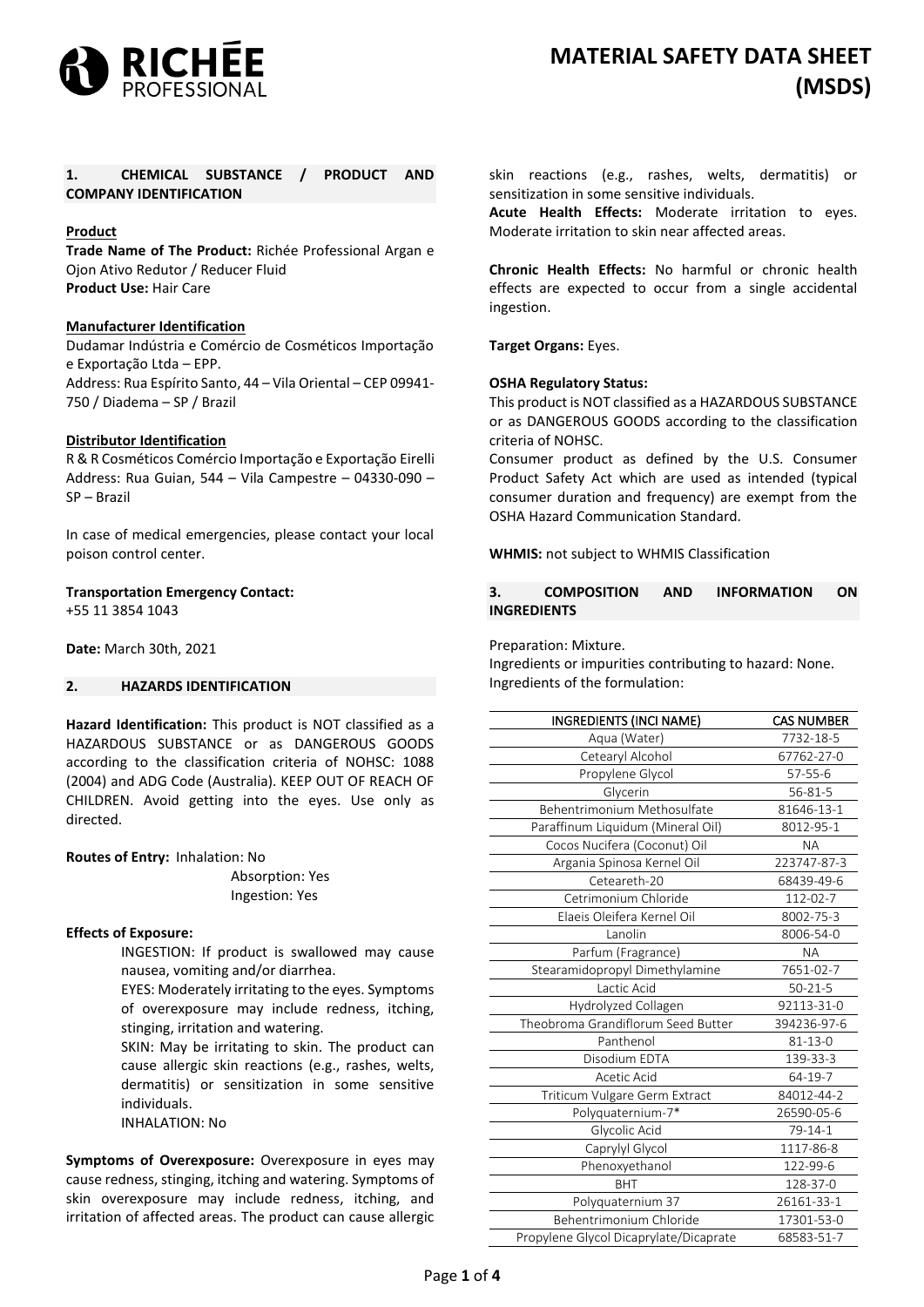

| Sericin                                                  | 60650-88-6    |
|----------------------------------------------------------|---------------|
| Trideceth-6                                              | 24938-91-8    |
| Guar Hydroxypropyltrimonium Chloride                     | 65497-29-2    |
| Cinnamal                                                 | 104-55-2      |
| Methylchloroisothiazolinone And<br>Methylisothiazolinone | 55965-84-9    |
| Amyl Cinnamal                                            | 122-40-7      |
| Benzyl Salicylate                                        | 118-58-1      |
| Butylphenyl Methylpropional                              | $80 - 54 - 6$ |
| Citronellol                                              | 106-22-9      |
| Hexyl Cinnamal                                           | 101-86-0      |
| Hexyl Salicylate                                         | 6259-76-3     |

#### **4. FIRST AID MEASURES**

**General Advice:** When symptoms persist or in all cases of doubt seek medical advice.

**Inhalation:** Remove victim to fresh air at once. Under extreme conditions, if breathing stops, perform artificial aspiration.

**Skin Contact:** Remove contaminated clothing and wash affected areas with soap and water. If irritation persists, seek prompt medical attention. Do not wear contaminated clothing until after it has been properly cleaned.

**Eye Contact:** Wash with plenty of water, keeping eyelids open. Remove contact lenses. If irritation persists, consult a dermatologist.

**Ingestion:** DO NOT INDUCE VOMITING. Contact the nearest Poison Control Center or local emergency telephone number for assistance and instructions. Seek immediate medical attention. If vomiting occurs spontaneously, keep victim's head lowered (forward) to reduce the risk of aspiration.

**Protection of First Aiders:** Use personal protective equipment.

**Most Important Symptoms/Effects, Acute and Delayed:** None know

**Notes to Physician:** Treat symptomatically.

# **5. FIRE-FIGHTING MEASURES**

**Flash Point:** This product is not flammable. **Autoignition Temperature:** NA

## **Flammability Limits:**

Lower Explosive Limits (LEL): NA Upper Explosive Limits (UEL): NA

**Fire and Explosion Hazards:** This product is not a flammable liquid. However, if involved in a fire, this product may ignite and decompose to form toxic gases (e.g., CO,  $CO<sub>2</sub>$  and NO<sub>x</sub>).

**Extinguishing Methods:** Water fog, foam, dry chemical,  $CO<sub>2</sub>$ .

**Firefighting Procedures:** As in any fire, wear MSHA/NIOSH approved self-contained breathing apparatus (pressuredemand) and full protective gear. Keep containers cool until well after the fire is out. Use water spray to cool fireexposed surfaces and to protect personal. Fight fire upwind. Avoid spraying water directly into storage containers because of danger of boilover. Prevent runoff from fire control or dilution from entering sewers, drains, drinking water supply, or any natural waterway. Firefighters must use full bunker gear including NIOSHapproved positive pressure self-contained breathing apparatus to protect against potential hazardous combustion or decomposition products and oxygen deficiencies.

### **6. ACCIDENTAL REALEASE MEASURES**

**Personal precautions:** Avoid contact with eyes and mucous.

**Precautions for the environment:** Spills or uncontrolled discharges into watercourses must be reported to the competent authorities.

### **Cleaning methods:**

Recovery: Collect spillage. If possible, transfer to a properly labeled container.

Disposal: Dispose of in an appropriate place in accordance with the law.

#### **Prevention of secondary hazards:** No.

Before cleaning any spill or leak, individuals involved in spill cleanup must wear appropriate Personal Protective Equipment.

For small spill (<1 gallon or 3,79 L) wear appropriate personal protective equipment (goggles, gloves). Maximize ventilation (open door and windows) and secure all sources of ignition. Remove spilled material with absorbent material and place into appropriate closed container(s) for disposal. Dispose of properly in accordance with local, state and federal regulations. Wash all affected areas and outside of container with plenty of warm water and soap. Remove any contaminated clothing and wash thoroughly before reuse.

For spills > 1 gallon (or 3,79L), deny entry to all unprotected individuals. Dike and contain spill with inert material (sand or earth). Use ONLY non-sparking tools to recovery and cleanup. Transfer liquid to containers for recovery or disposal and solid diking material to separate containers for proper disposal. Remove contaminated clothing promptly and wash affected skin areas with soap and water. Keep spills and cleaning runoffs out of municipal sewers and open bodies of water.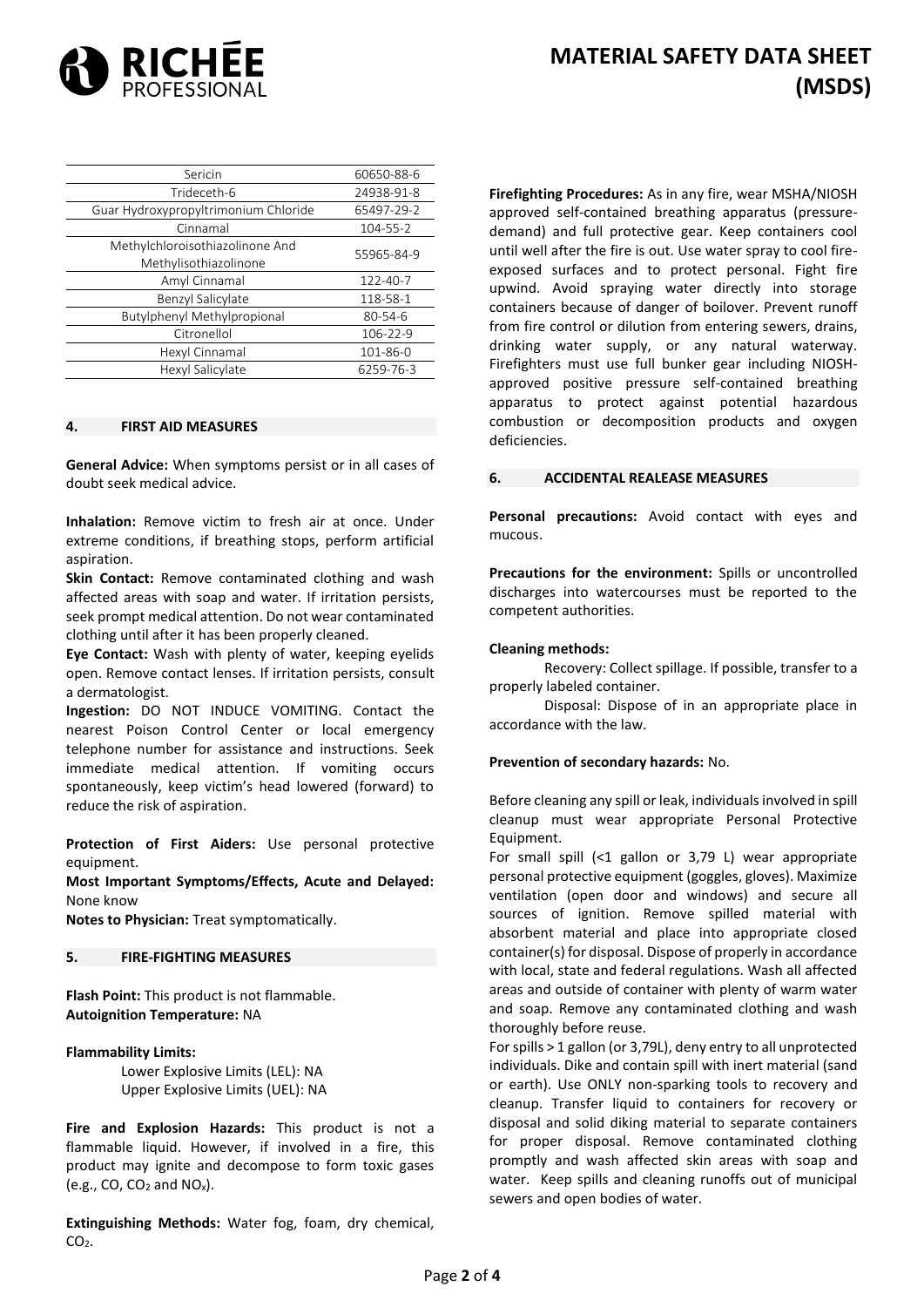

## **7. HANDLING AND STORAGE**

**Work and Hygiene Practices:** Do not eat, drink or smoke while handling this product.

**Storage and Handling:** Use and store in a cool, dry, wellventilated location. Keep away from excessive heat, open flames, sparks and other possible sources if ignition. Keep away from incompatible materials listed in Section 10. Do not store in damage or unmarked containers or storage devices. Empty containers may contain residual amounts of this product; therefore, empty containers should be handled with care. Keep away from children at all times.

**Special Precautions:** Spilled material may present a slipping hazard if left unattended. Clean all spills promptly.

#### **Handling – Technical Measures:**

Preventing worker exposure: gloves, masks and goggles.

Fire and explosion prevention: avoid high temperatures.

Precautions for safe handling: avoid contact with eyes and ingestion.

Appropriate technical measures: keep the product in its original packaging.

Storage conditions: avoid extreme temperatures and heat sources.

Safe materials for packaging: Polyethylene, PVC & Glass.

Inadequate: wood and cardboard.

#### **8. EXPOSURE CONTROLS & PERSONAL PROTECTION**

**Ventilation & Engineering Controls:** Use with adequate ventilation. Ensure appropriate decontamination equipment is available. Use in a chemical fume hood when working with large quantities of product and provide adequate ventilation.

**Respiratory Protection:** No special respiratory protection is required under typical circumstances of use or handling. In instances where vapors or sprays of this product are generated, and respiratory protection is needed, use only protection authorized by 29 CFR §1910.134, applicable U.S. State regulations, or the Canadian CAS Standard Z94.4-93 and applicable standards of Canadian Provinces, EC member States, or Australia.

**Eye Protection:** Avoid eye contact. Safety glasses with side shields should be used when handling large quantities of this product.

**Hand Protection:** None required under normal conditions of use. However, may cause skin irritation in some sensitive

individuals. When handling large quantities, wear rubber or impervious plastic gloves.

**Body Protection:** No apron required when handling small quantities. When handling large quantities (e.g.,  $\geq 1$  gallon, 3,79L), eye wash stations and deluge showers should be available. Upon completion of work activities involving large quantities of this product, wash any exposed areas thoroughly with soap and water.

### **9. PHYSICAL AND CHEMICAL PROPERTIES**

**Color:** White **Odor:** Typical of fragrance **Appearance:** Homogeneous Cream **Physical State:** Semi Solid **pH**: 4,0 – 5,0 **Density:** 1,000 – 1,200 g/mL **Melting/Freezing Point:** no information available **Boiling Point /Boiling Range:** no information available **Flash Point:** no information available **Evaporation Rate:** no information available **Flammability (solid, gas):** no information available **Boiling Point:** no information available **Solubility in Water:** Soluble in water

#### **Flammability Limits in Air**

Upper Flammability Limit: no information available Lower Flammability Limit: no information available

**%VOC:** complies with federal and state regulations for VOC content.

**Vapor Pressure:** not applicable **Vapor Density:** not applicable

### **10. STABILITY AND REACTIVITY**

**Stability:** This product is stable.

**Hazardous Decomposition Products:** Oxides of carbon  $(CO, CO<sub>2</sub>)$  and sulfur  $(SO<sub>2</sub>)$ .

**Hazardous Polymerization:** Will not occur.

**Conditioning to Avoid:** Open flames, sparks, high heat and direct sunlight.

**Incompatible substances:** None know.

# **11. TOXICOLOGICAL INFORMATION**

**Toxicity Data:** The product has not been tested for specific toxicity data.

**Acute Toxicity:** See section 2.

**Chronic Toxicity:** See section 2.

**Suspected Carcinogen:** No

**Reproductive Toxicity:** This product is not reported to produce reproductive effects in humans.

**Mutagenicity:** This product is not reported to produce mutagenicity effects in humans.